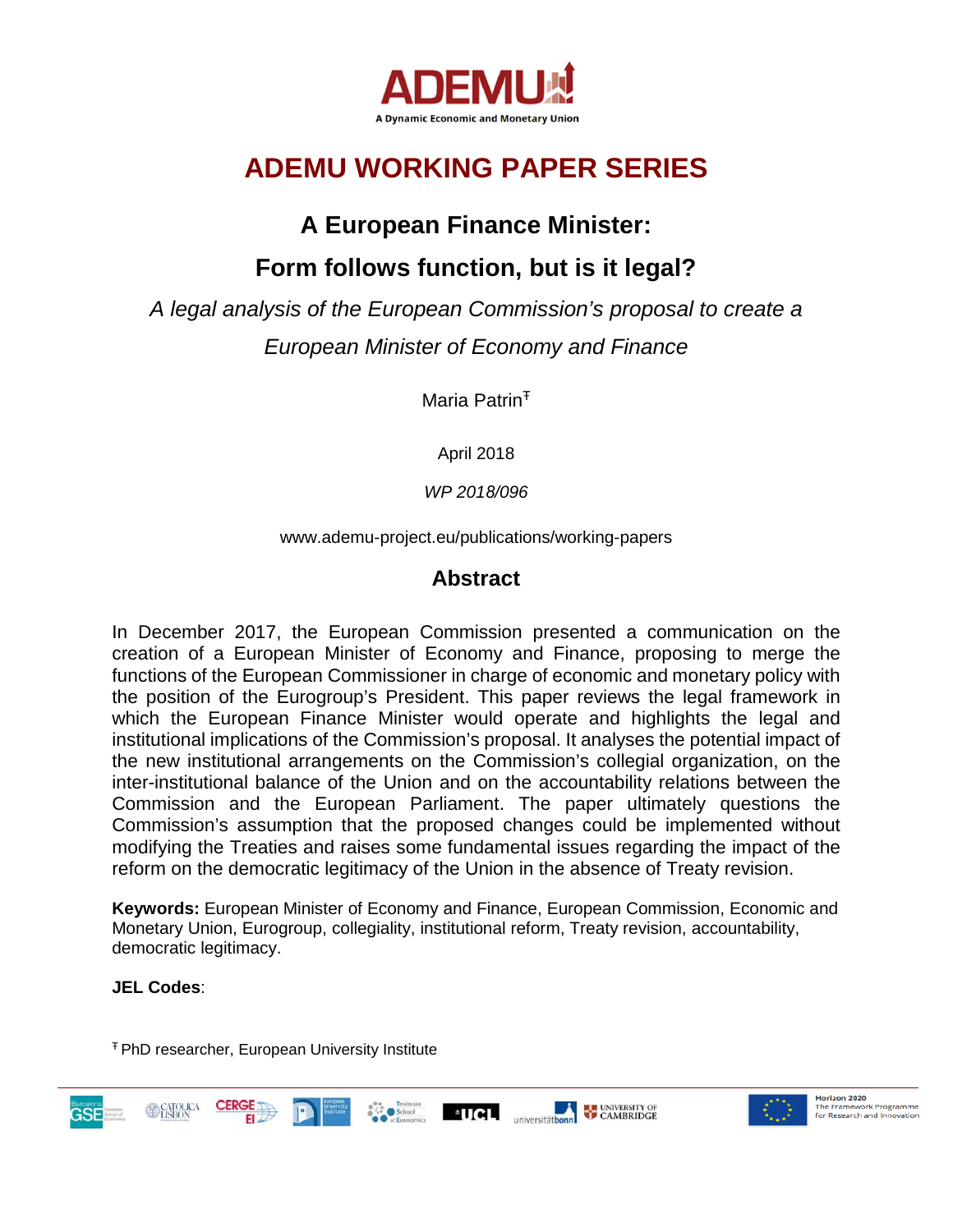

### **Acknowledgments**

,.

This project is related to the research agenda of the ADEMU project, "A Dynamic Economic and Monetary Union". ADEMU is funded by the European Union's Horizon 2020 Program under grant agreement N° 649396 (ADEMU).

This is an Open Access article distributed under the terms of the Creative Commons Attribution License Creative Commons Attribution 4.0 International, which permits unrestricted use, distribution and reproduction in any medium provided that the original work is properly attributed.



\_\_\_\_\_\_\_\_\_\_\_\_\_\_\_\_\_\_\_\_\_\_\_\_\_







The ADEMU Working Paper Series is being supported by the European Commission Horizon 2020 European Union funding for Research & Innovation, grant agreement No 649396.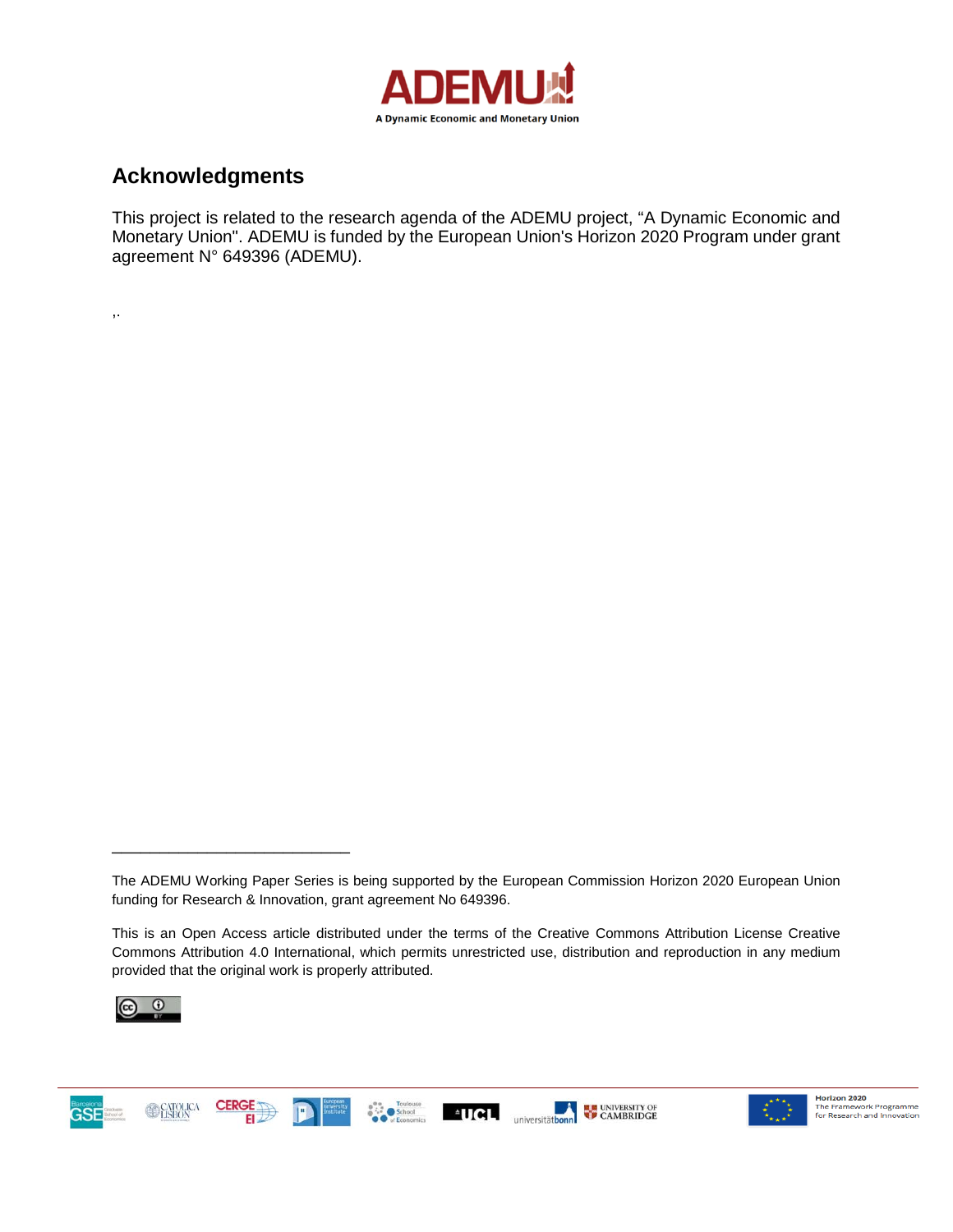#### **1. Introduction**

In the framework of its package on *Deepening the Economic and Monetary Union* (EMU), the European Commission presented on 6 December 2017 a *Communication on a European Minister of Economy and Finance*. [1](#page-2-0) The Communication proposes to concentrate scattered EMU functions in the hands of a single authority and lays down the main steps to achieve this objective. The central idea is to merge the function of the Commissioner in charge of economic and monetary policy with the position of President of the Eurogroup, similarly to what already happens with the High Representative of the Union for Foreign Affairs and Security Policy, who is the Commission's Vice President and Chair of the Foreign Affairs Council. This short paper discusses the legal and institutional implications of the Commission's proposal. It analyses the potential impact of the new institutional arrangements on the Commission's internal organization and on the inter-institutional balance of the Union. It further enquires whether the proposed changes could be implemented without modifying the Treaties, as argued by the Commission.

The Commission's proposal, which takes the form of a Communication (non-legislative instrument), is a first attempt to sketch out the main features of an ambitious institutional reform and is not entirely developed in all its consequences. It is very short - only eight pages long – and it is part of a wider EMU package of which it does not represent the most important element.<sup>[2](#page-2-1)</sup> Arguably, it constitutes a thought exercise to launch the debate on an important issue, which, the Commission knows, will spur quite some controversies. Therefore, an indepth analysis of the legal arrangements proposed proves challenging at this stage: the devil is in the details but precisely the details are often missing in the Commission's communication. Yet, a number of critical points can be identified and discussed in a

<span id="page-2-0"></span> <sup>1</sup> European Commission, *Communication from the Commission to the European Parliament, the European Council, the Council and the European Central Bank: A European Minister of Economy and Finance*, COM(2017) 823 final, Brussels, 6/12/2017.

<span id="page-2-1"></span><sup>2</sup> European Commission, *Communication from the Commission to the European Parliament, the European Council, the Council and the European Central Bank: Further steps towards completing Europe's Economic and Monetary Union: A Roadmap*, COM(2017) 821 final, Brussels, 6/12/2017. The proposal for a Finance Minister is only one among different proposals, including: a proposal for establishing a European Monetary Fund, a proposal to integrate the Treaty on Stability, Coordination and Governance into the Union legal framework, and the introduction of new budgetary instruments for the euro area.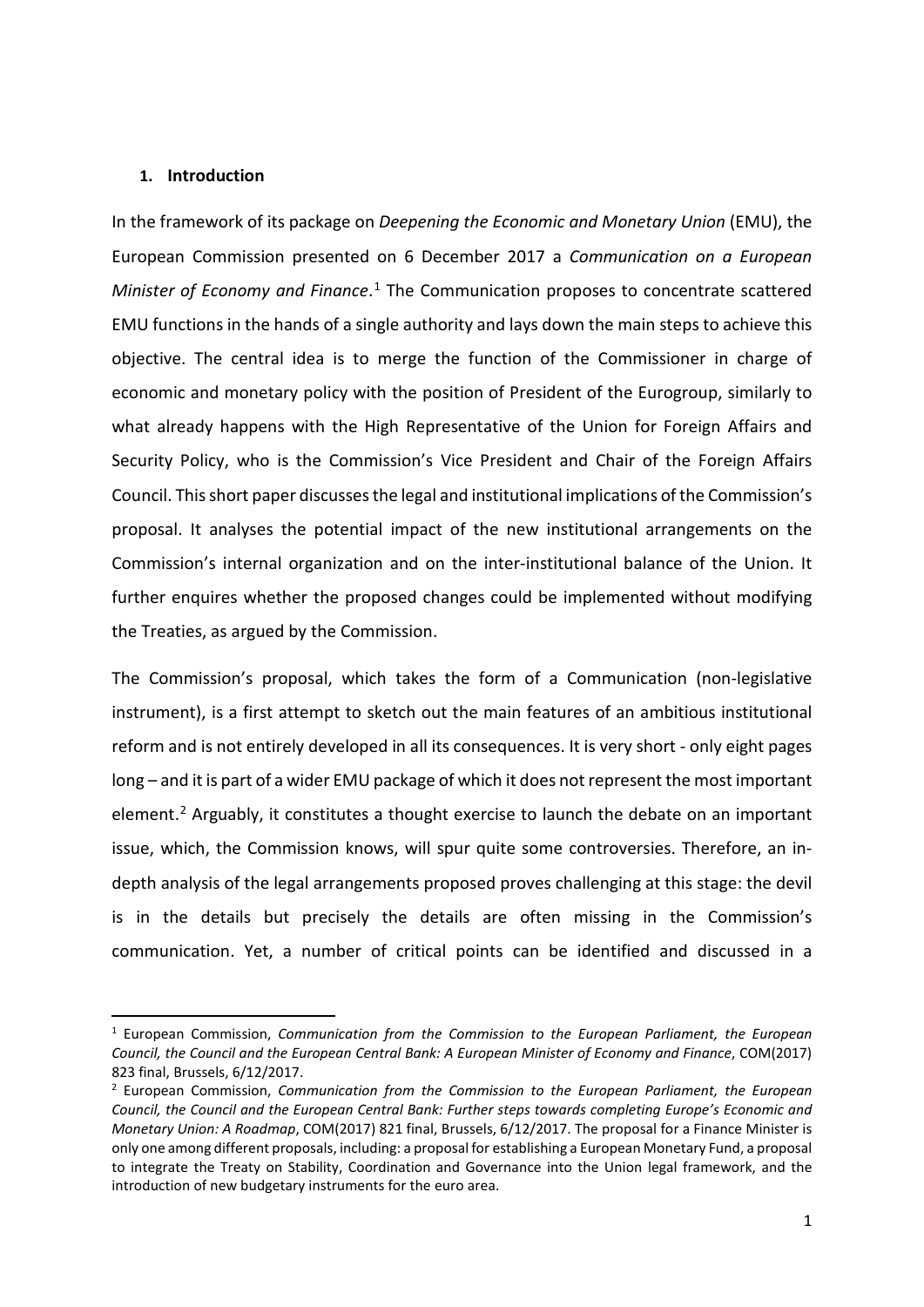preliminary analysis. In this paper I highlight five main issues that in my opinion would need further consideration if the Commission's proposal for a European Finance Minister is ever to be implemented. They encompass legal and institutional questions mainly related to the compatibility of the merging of the Commission's and Eurogroup's functions with the current Treaty framework. More concretely, these questions touch upon: i) the Commission's identity as a collegial institution; ii) a potential conflict of interest in the functions of the newly created Minister; iii) the accountability mechanism of the Minister towards the European Parliament; iv) the need to institutionalise the Eurogroup; and v) the administrative structure underpinning such a new institutional role.

### **2. Background: The idea of a European Finance Minister**

The Commission's proposal follows on from the initiative of the Commission's President Jean-Claude Juncker, who, in his 2017 State of the Union speech, called for the creation of a European Minister of Economy and Finance, with the tasks of promoting and supporting structural reform in the Member States<sup>3</sup>. Juncker's proposal does not come as a surprise. Although the term Minister has been used only recently, the idea of a European EMU Authority is not new and has been floating around for some time. Back in 2015, the *Five Presidents Report* proposed to strengthen the Eurogroup with a full-time Presidency and to eventually introduce a Euro-area Treasury.[4](#page-3-1) More recently, the Commission's *Reflection Paper on the deepening of the Economic and Monetary Union* mentioned the need to find a "new balance" between the Commission and the Eurogroup and the possibility of merging the functions of a permanent Eurogroup chair with those of the EMU Commissioner.<sup>[5](#page-3-2)</sup> The issue was also extensively covered by the media, especially following declarations from the French Commissioner Moscovici who explicitly showed interest for the new role<sup>[6](#page-3-3)</sup>.

To be sure, the idea to strengthen the role of the EMU Commissioner in the area of fiscal surveillance and budgetary oversight dates back to before Juncker's times. It was for the first time formulated in 2011 at the height of the financial crisis. The Dutch Government first, and

<span id="page-3-0"></span> <sup>3</sup> Jean Claude Juncker, *State of the Union Address 2017*, Brussels, 13 September 2017

<span id="page-3-1"></span><sup>4</sup> Jean-Claude Juncker, Donald Tusk, Jeroen Dijsselbloem, Mario Draghi and Martin Schulz, *Completing Europe's Economic and Monetary Union*, Brussels, 22/06/2015

<span id="page-3-2"></span><sup>5</sup> European Commission, *Reflection Paper on the deepening of the Economic and Monetary Union,* Brussels, 31/05/2017

<span id="page-3-3"></span><sup>6</sup> Ryan Heath, *Pierre Moscovici[: Finance commissioner should also run Eurogroup](https://www.politico.eu/article/pierre-moscovici-finance-commissioner-should-run-eurogroup-eu-confidential-ryan-heath/)*, Politico, 14/06/2017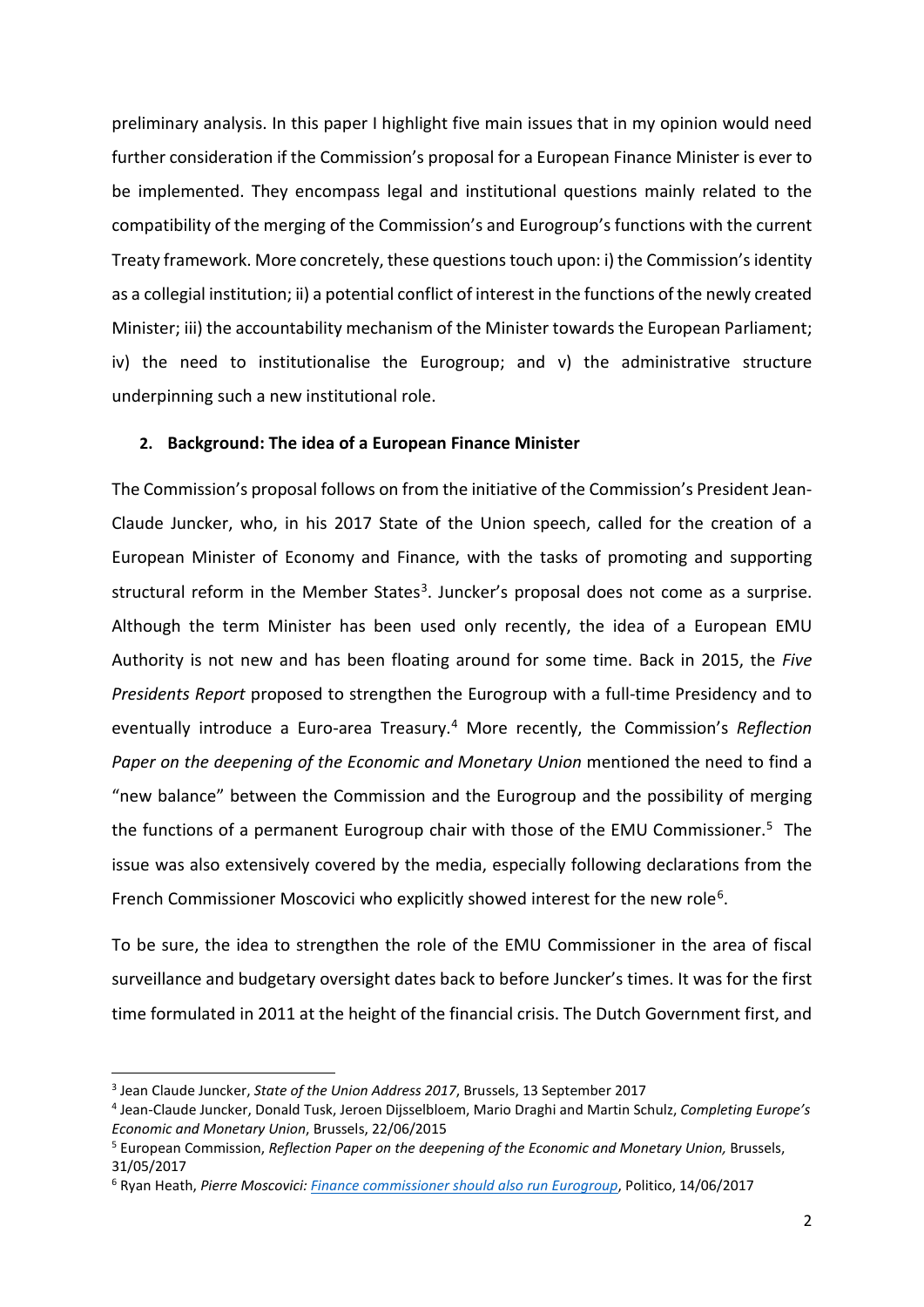the then Commission's President Barroso subsequently, proposed to create a Super Commissioner in charge of fiscal policies, with the exclusive powers to veto national budgets. Interestingly, the proposal initially found significant support in the Council. The conclusions of the European Council of 23 October 2011 referenced the creation of a super-commissioner, stating: "In this context, we welcome the intention of the Commission to strengthen, in the Commission, the role of the competent Commissioner for closer monitoring and additional enforcement".<sup>[7](#page-4-0)</sup> The initiative eventually fell through as a consequence of the changing relations between France and Germany after the election of François Hollande (and the end of the so-called Merkozy era).<sup>[8](#page-4-1)</sup>

In some regards the Dutch proposal was even more radical than the current Commission's initiative, in that it granted extraordinary powers to one Commissioner only, over - and independently of - the will of his fellow college members, thus clearly jeopardizing the principle according to which the college of Commissioners must adopt decisions jointly. From this point of view, it is surprising that the proposal, in addition of gathering a broad consensus among Member States, was also supported and sponsored by the Commission's President himself. Arguably, there are several commonalities between the Super-Commissioner initiative and the current proposal of a European Finance Minister. They both aim at centralizing the management of EMU affairs creating a new institutional function within the Commission, and they both maintain that this could be achieved within the current Treaty framework. Today, as in 2011, the Commission appears willing to operate a drastic reform of its institutional setting without quite acknowledging the impact that this would have on its overall role and functioning. Both the Commission's Roadmap and the Communication on the Finance Minister indeed insistently repeat that the reform would not require changing the Treaties.<sup>[9](#page-4-2)</sup> Is it really so?

In October 2015 a policy paper developed by E. Enderlein and J. Haas for *the Jacques Delors Institute* analysed in quite some details the possibility of creating a European Finance Minister and sketched out a viable proposal of how this idea could be implemented from a legal and

<span id="page-4-0"></span> <sup>7</sup> European Council, *Conclusions of 23/10/2011*, Brussels, 30 November 2011.

<span id="page-4-1"></span><sup>8</sup> For more information and a detailed analysis of the negotiations on the Super-Commissioner see Y.

Karagiannis and M. Guidi, Institutional change and continuity in the European Union: The super-commissioner saga, in *Acta Politica*, 2014, Vol. 49, 2, 174–195

<span id="page-4-2"></span><sup>9</sup> European Commission, COM(2017) 823 final, p.2; European Commission, COM(2017) 821 final, p. 10.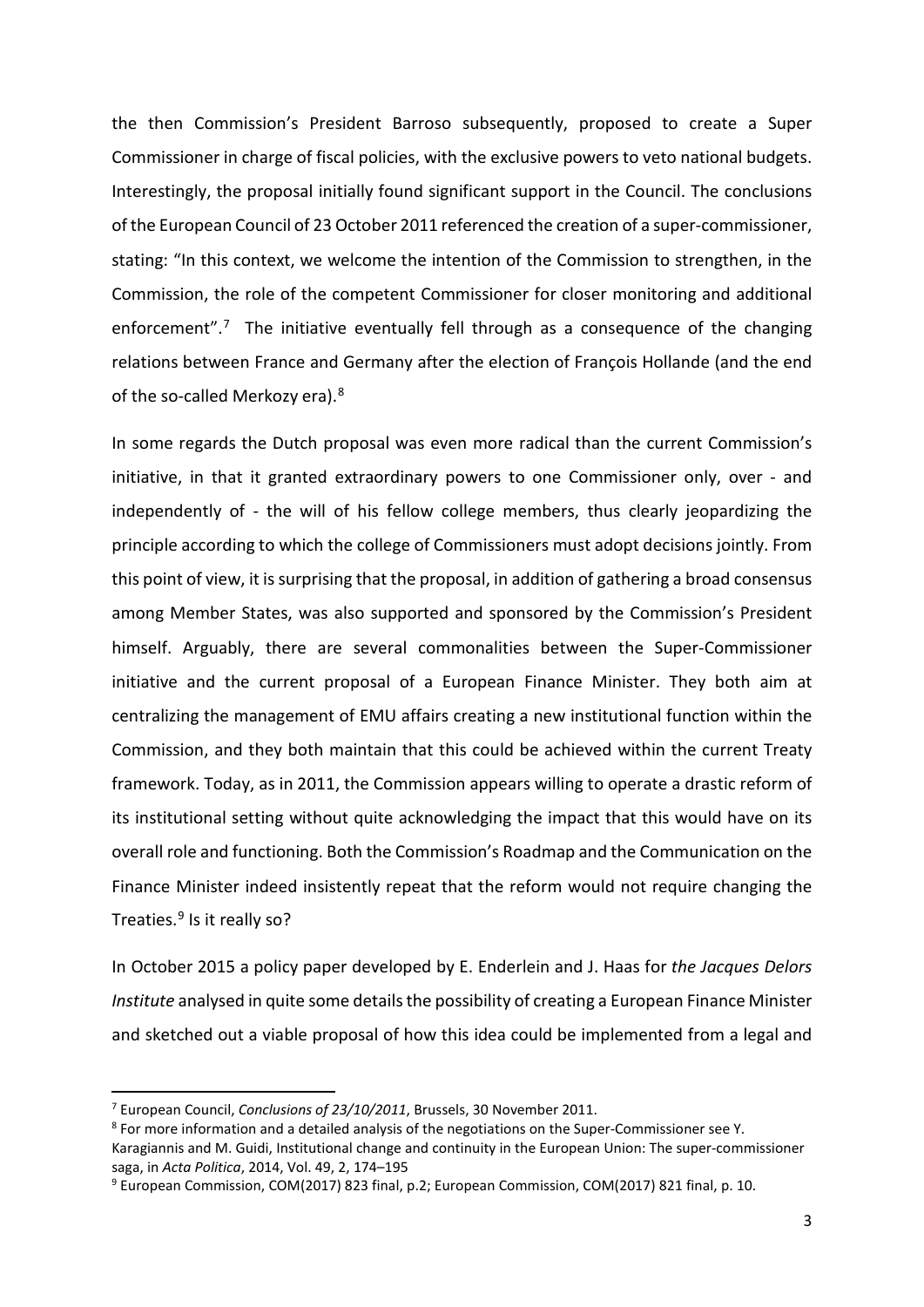political perspective, looking at the tasks, functions and accountability structure of such an institutional innovation. According to Enderlein and Haas the European Finance Minister "should be 'double-hatted', i.e., she should be simultaneously a member of the European Commission and chair of the Eurogroup"[.10](#page-5-0) Yet this would also require changes in the accountability relations with the European Parliament, in the form, they argue, of a joint committee consisting of delegates from national parliaments and the European Parliament. However the two authors unequivocally observe that "It is clear, that any solution coming close to our proposal would require a change of the European Treaties".[11](#page-5-1)

In its present proposal, conversely, the Commission seems to think that the creation of a European Finance Minister would be unproblematic from a primary law perspective. It inserts the Finance Minister in the continuity of the reform of the Commission's college implemented by Juncker at the beginning of his mandate, which strengthened among else the role of the Vice President in charge of EMU policy coordination. In this respect the increasing powers attributed to Vice-Presidents under the Juncker Commission and the growing importance of EMU related matters would represent first steps in the direction of creating a dedicated post.[12](#page-5-2) However, the institutional changes contained in the Commission's proposal are farreaching and bear significant consequences for the institutional architecture of the Commission and its inter-institutional relations. The next section of the paper therefore reviews the legal consequences of the reform proposed by the Commission and assesses whether the new position would be compatible with EU primary law.

### **3. Form and function of a European Finance Minister. Is it legal? Does it require Treaty revision?**

The Commission's proposal aims at increasing the coherence, effectiveness and transparency of EU economic policy-making. In order to reach that aim, the Finance Minister's role would follow the principle according to which "form follows function"[13](#page-5-3) - a sort of soft version of the Machiavellian "the end justifies the means" – in the sense that the institutional features of

<span id="page-5-0"></span> <sup>10</sup> E. Enderlein and J. Haas, *What would a European Finance Minister do? A proposal*, Jacques Delors Institute, Berlin, October 2015, Policy Paper 145, p. 4

<span id="page-5-1"></span><sup>11</sup> E. Enderlein and J. Haas (2015), p. 14.

<span id="page-5-2"></span><sup>12</sup> European Commission, *Communication from the President to the Commission. The Working Methods of the European Commission 2014-2019*, C(2014) 9004, 11 November 2014.

<span id="page-5-3"></span><sup>&</sup>lt;sup>13</sup> European Commission, COM(2017) 821 final, p. 10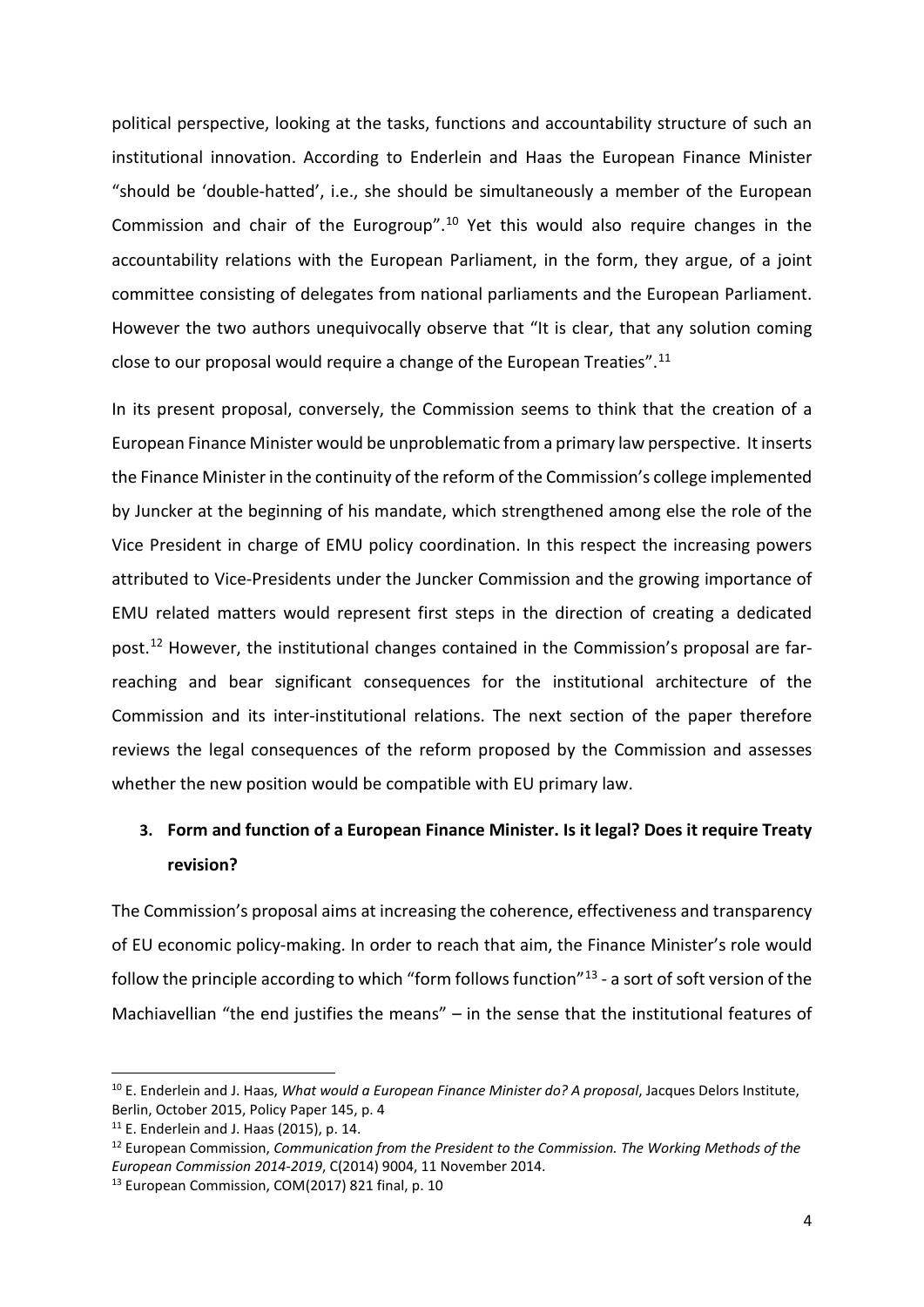the new position would be shaped on the basis of the functions she is called on to perform to strengthen EMU. The Finance Minister would thus combine existing functions at the EU level, simplifying the EMU governance and streamlining decision-making procedures. To do so she would be at the same time a member (possibly a Vice-President) of the Commission and a permanent Chair of the Eurogroup. The responsibilities of the Finance Minister would include strengthened policy coordination and oversight of economic, fiscal and financial rules, centralised management of euro-area budgetary instruments (e.g. support for structural reform) and oversight of the work of the European Monetary Fund (once established). Overall, she would be in the position to better pursue the general interest of the euro-area as a whole and to ensure more coherent external representation.

Arguably, this model is inspired by the High Representative for Foreign Policy, who is Vice-President of the Commission and permanent Chair of the Foreign Affairs Council, effectively belonging to the Commission and to the Council at the same time. The precedent provides an obvious test case and an example upon which to develop the features of the new position. Yet, the Communication does not even mention once the High Representative and one is inclined to think that the omission is deliberate. The double role of the High Representative was agreed by Treaty revision, its role and functions are spelled out in the Treaties and the administrative reform underpinning it was the result of an inter-institutional political bargain that led to the creation of the *European External Action Service (EEAS)* as a special administrative apparatus shared between the Council and the Commission. Nothing of this kind is envisageable today. The Commission very clearly sets out its view on the legal framework of the proposal: in the introduction to the Communication the last sentence reads: "In particular, the Communication describes the added value of an ultimate merger of the function of Commission Vice-President in charge of the Economic and Monetary Union with that of President of the Eurogroup, and it highlights that this could already be achieved under the existing Union Treaties." $14$  In the absence of a realistic perspective of changing the Treaties, institutional reform is confined to the possibilities offered by the current Treaty framework. The Commission's proposal thus plays with the flexibility provided by that framework and is keen on remaining within its boundaries. The High Representative surely provides a model for the Finance Minister. Yet, it also represents a dangerous parallel,

<span id="page-6-0"></span> <sup>14</sup> European Commission, COM(2017) 823 final, p.2.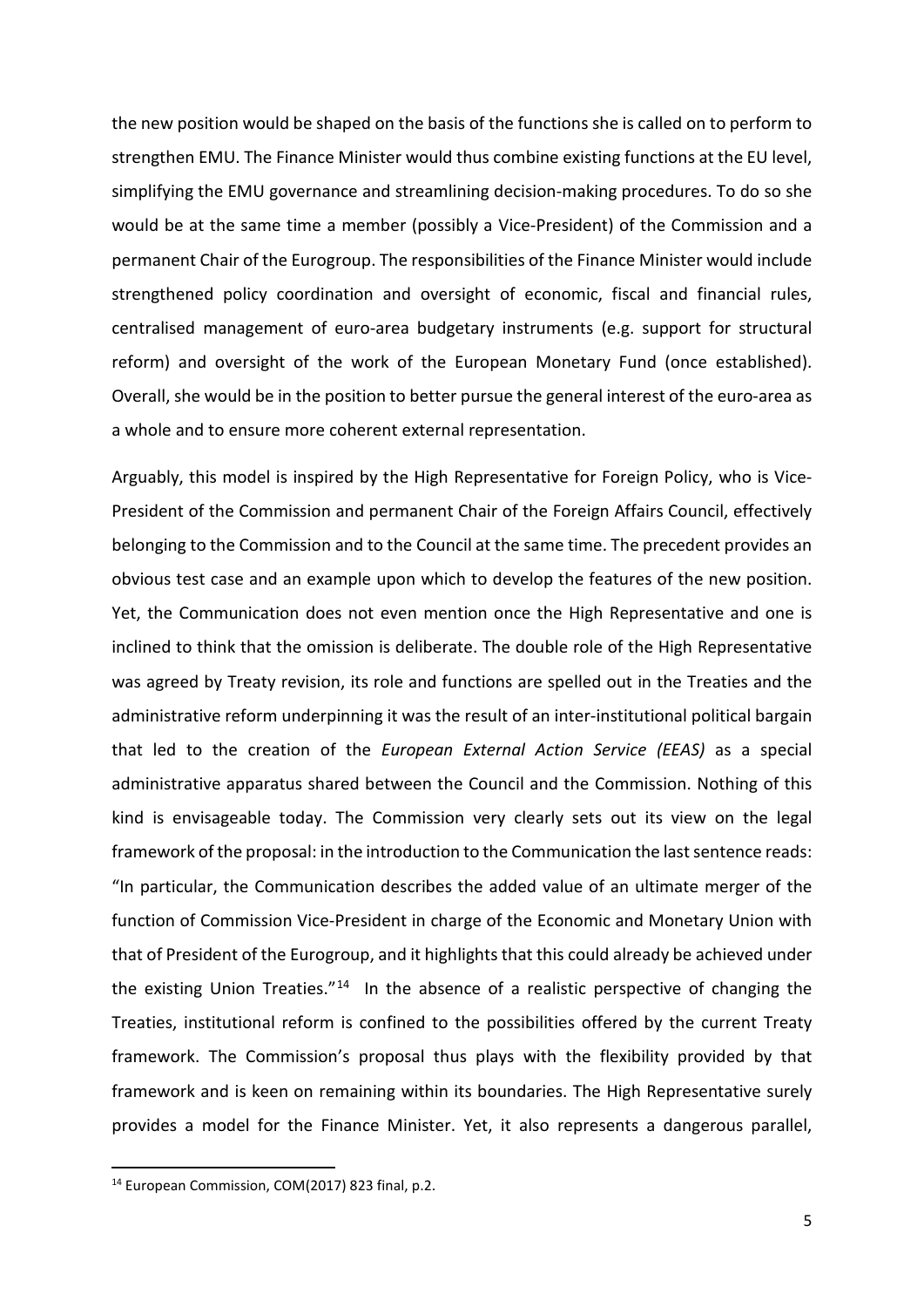precisely because its creation was enshrined in Treaty provisions and accompanied by a new administrative structure, which is what the Commission seems to be keen to avoid, or at least to keep out of the debate, at this stage. But how far can the means go to justify the end without breaching that very democratic principle that the Commission aims to strengthen through its action?

At a closer look the arguments put forward by the proposal in order to avoid Treaty changes are not entirely convincing. According to the Commission, the merging of the positions of Commission member and Eurogroup chair does not require Treaty revision because the rules for electing the President of the Eurogroup are not in principle incompatible with the position being taken up by a member of the Commission. Protocol n° 14 on the Eurogroup, annexed to the Treaties, only states that "The Ministers of the Member States whose currency is the euro shall elect a President for two and a half years, by a majority of those Member States".[15](#page-7-0) Furthermore, back in 2011 the European Council directly acknowledged the possibility of establishing a full-time President based in Brussels, yet a final decision on the matter was postponed to the end of the current Eurogroup President's mandate. In conclusion, the Commission points out in a footnote that Eurogroup Ministers would only have to change their *Working Methods*, which currently foresee that the President shall be a national Finance Minister. No other impediment seems to exist: "The Minister would not create a new supranational bureaucratic layer, nor would the Minister impinge on national competences".[16](#page-7-1)

This might well be true in relation to the Eurogroup. But what about the Commission? The proposal entrusts to a second, rather enigmatic, footnote (footnote 18) the only comment about the compatibility of the merging with the Treaty provisions on the Commission: "The Commission participates in the work of the Eurogroup, as is foreseen in Protocol n° 14 to the Treaties. Art. 17(1) TEU lays down the mission of the Commission to promote the common interest of the Union, which it does in all its activities. It is thus Union primary law that makes it clear that there is no incompatibility between the tasks of a Member of the Commission

<span id="page-7-0"></span> <sup>15</sup> *Treaty on European Union* - Protocol (No 14) on the Euro Group, Official Journal 115, 09/05/2008 P. 0283 – 0283.

<span id="page-7-1"></span><sup>16</sup> European Commission, COM(2017) 823 final, p.5.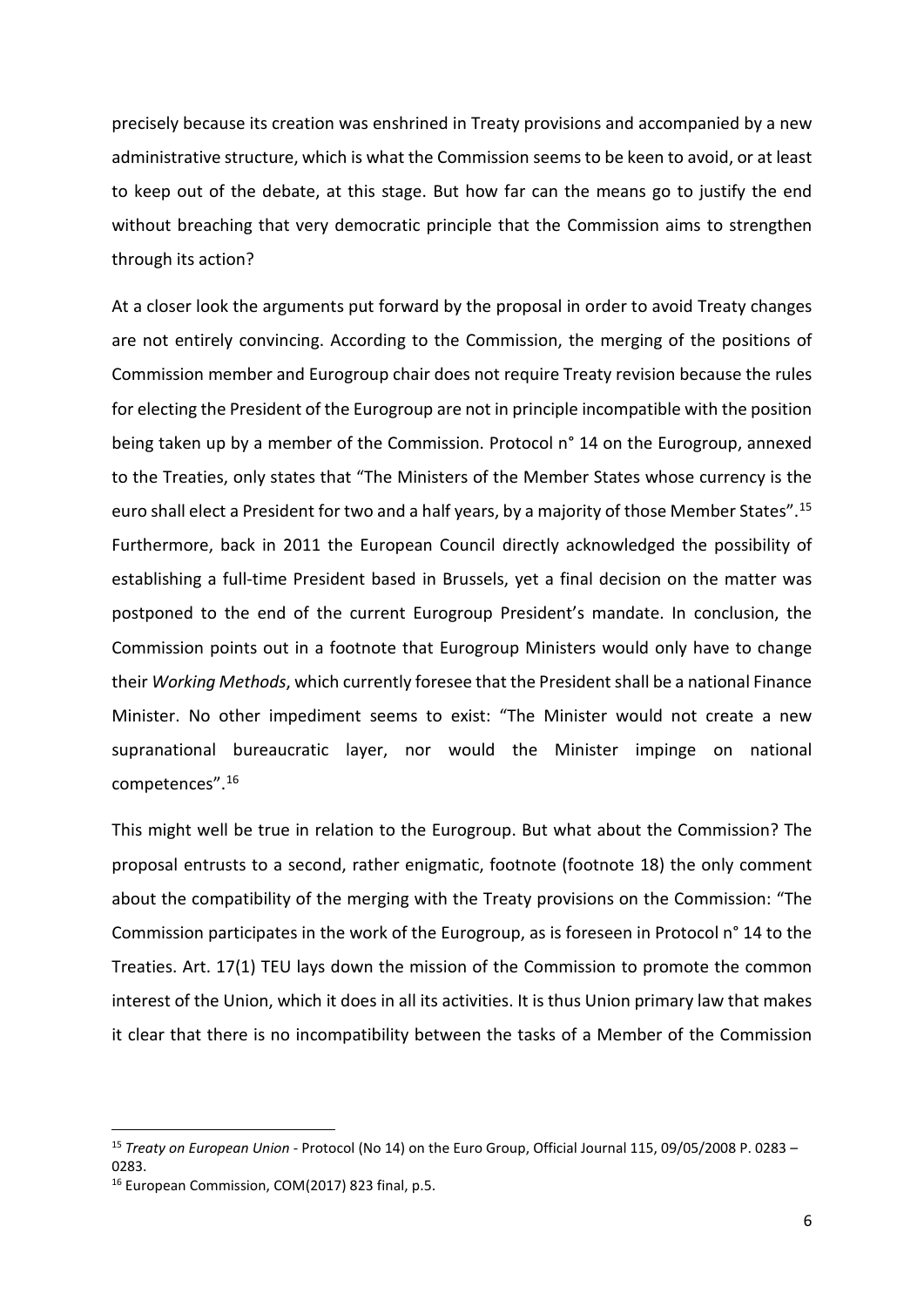and involvement in the work of the Eurogroup".<sup>[17](#page-8-0)</sup> Arguably, however, there is a sizeable difference between "being involved" in the work of the Eurogroup and presiding it. Whereas the former is unproblematic from a primary law perspective, it may well be the case that taking up the Chairmanship of the Eurogroup might require further adjustments. It is no coincidence that institutional changes of this kind have in the past been agreed during Treaty negotiations. As already noted, this was the case for the Vice-President for Foreign Affairs/High Representative. Equally, other reforms, such as the strengthening of the powers of the Commission's President vis-à-vis the college, were preceded by a revision of the Treaties.

In the rest of the paper I will argue that the wide-ranging changes proposed by the Commission will have a significant impact on the Union's institutional balance, both within the Commission's college and between the Commission and the other institutions. In particular, I will focus on five problematic points, related to i) the principle of collegiality; ii) the conflict between Commission's and Eurogroup's functions; iii) the accountability relation with the European Parliament; iv) the informal nature of the Eurogroup; and v) the Finance Minister's administrative 'Services'.

#### *i) The principle of collegiality*

The creation of the European Finance Minister would have significant consequences for the internal balance of the college. Art. 17.6 TEU states that the Commission should act efficiently, consistently and collegially under the guide of its President. The President provides the political direction to the work of the Commission and is responsible for the allocation of tasks within the college. There is little doubt that the introduction of an EMU Vice-President who would also be the Eurogroup President would greatly affect the power balance within the college. Contrary to foreign policy, which remains solidly in the hands of the Member States, we are dealing here with core Union competences in which the Commission's powers have been continuously growing in importance in recent times. Especially when it comes to budgetary supervision, the Commission is already performing very sensitive tasks and enjoys a great deal of autonomy in managing these tasks. It is likely that the transformation brought

<span id="page-8-0"></span><sup>&</sup>lt;sup>17</sup> European Commission, COM(2017) 823 final, p.7. It is interesting to note that the most salient legal issues are confined to footnotes.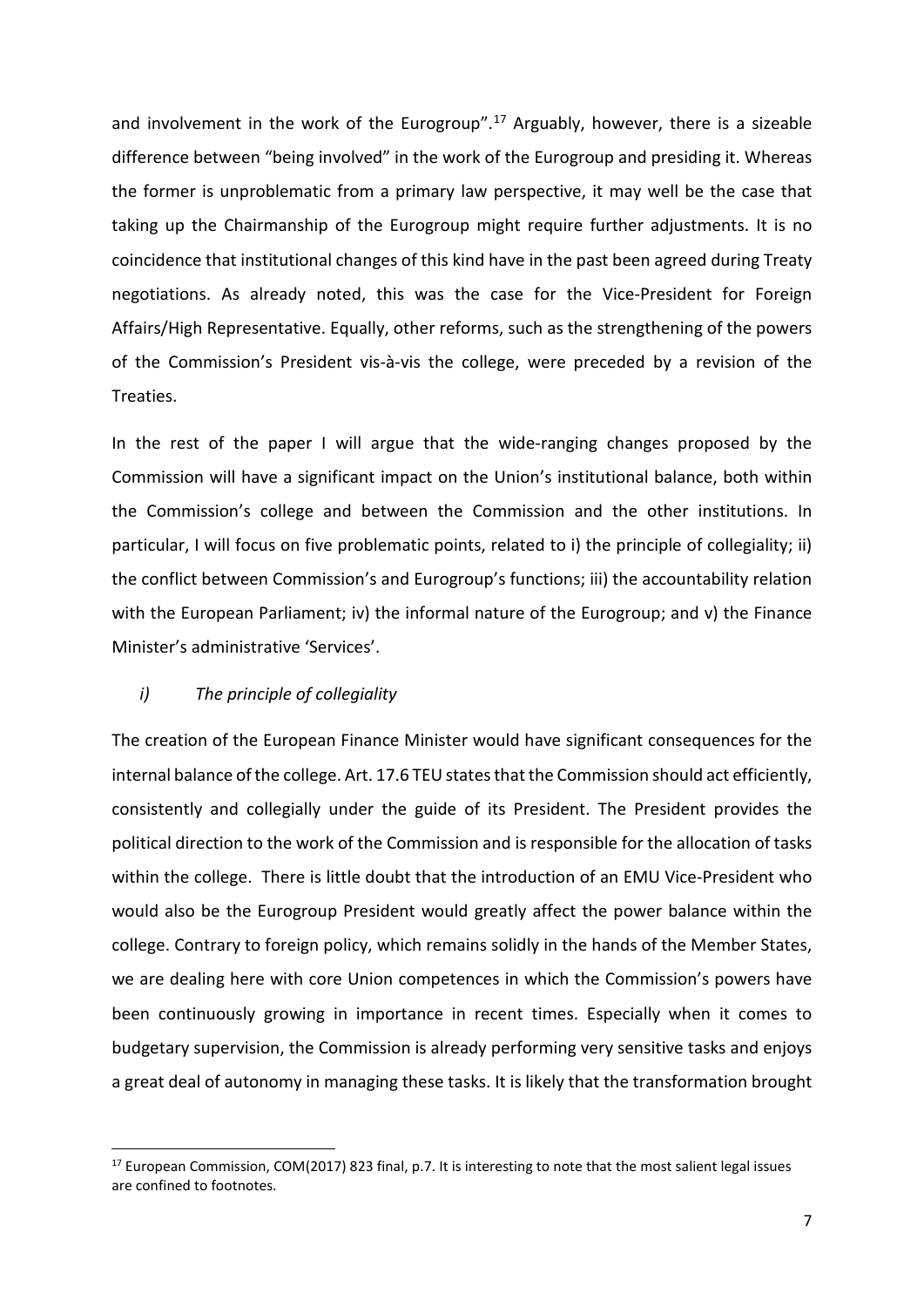about by the merging of Commission's and Eurogroup's functions would distort the internal collegial decision-making of the Commission. Internal decisions of the college on issues pertaining to key EU competences would need to be shared with another, external institution. The leverage of the college, and possibly of the Commission's President himself, on the new super Minister would arguably be limited.

### *ii) Interest of the Union or interest of the Member States? Conflicting functions of a double-hatted Minister*

By the mere fact of being double-hatted, a new European Finance Minister would affect interinstitutional relations. Despite what the Commission argues, the merging of the Commission's and the Council's functions in a policy area such as EMU could lead to a short-circuit in the balance of interests on which the Union is founded. By centralising the management of currently dispersed EMU functions and tasks, the position would ensure more consistent decision-making in the euro-area, however at the expenses of the separation of powers between the institutions. In other words, the Commission, who is the guardian of the Treaties and represents the Union's interest, would also be the Chair of the institution who represents the interest of the Member States. In an article recently published in *Politico*, Guntram Wolff warns precisely against this danger: "To make matters worse, in Juncker's vision, the finance minister would serve as Commission vice president, Eurogroup chairman and head of the eurozone's portion of the EU budget. This unduly mixes the role of the Commission with that of the European Council, upsetting the fine balance between community interests and national interests on which the EU is built."[18](#page-9-0)

The European Minister of Finance would be responsible for the oversight and control on national budgets, and on the European Monetary Fund, which would provide financial support to Member States in need. "As a member of the Commission, the Minister would coordinate the surveillance of Member States' fiscal policies, ensuring fiscal sustainability and applying the Stability and Growth Pact with the economic reading that the rules foresee".<sup>[19](#page-9-1)</sup> Yet the Minister would be at the same time the Head of the institution gathering together the Member States that he would be supposed to control. It is questionable therefore whether

<span id="page-9-0"></span> <sup>18</sup> Guntram Wolff, *[Why Europe doesn't need a finance Minister](https://www.politico.eu/article/european-finance-minister-opinion-why-europe-doesnt-need-a-finance-minister/)*, Politico, 12/03/2017

<span id="page-9-1"></span><sup>19</sup> European Commission, COM(2017) 823 final, p.4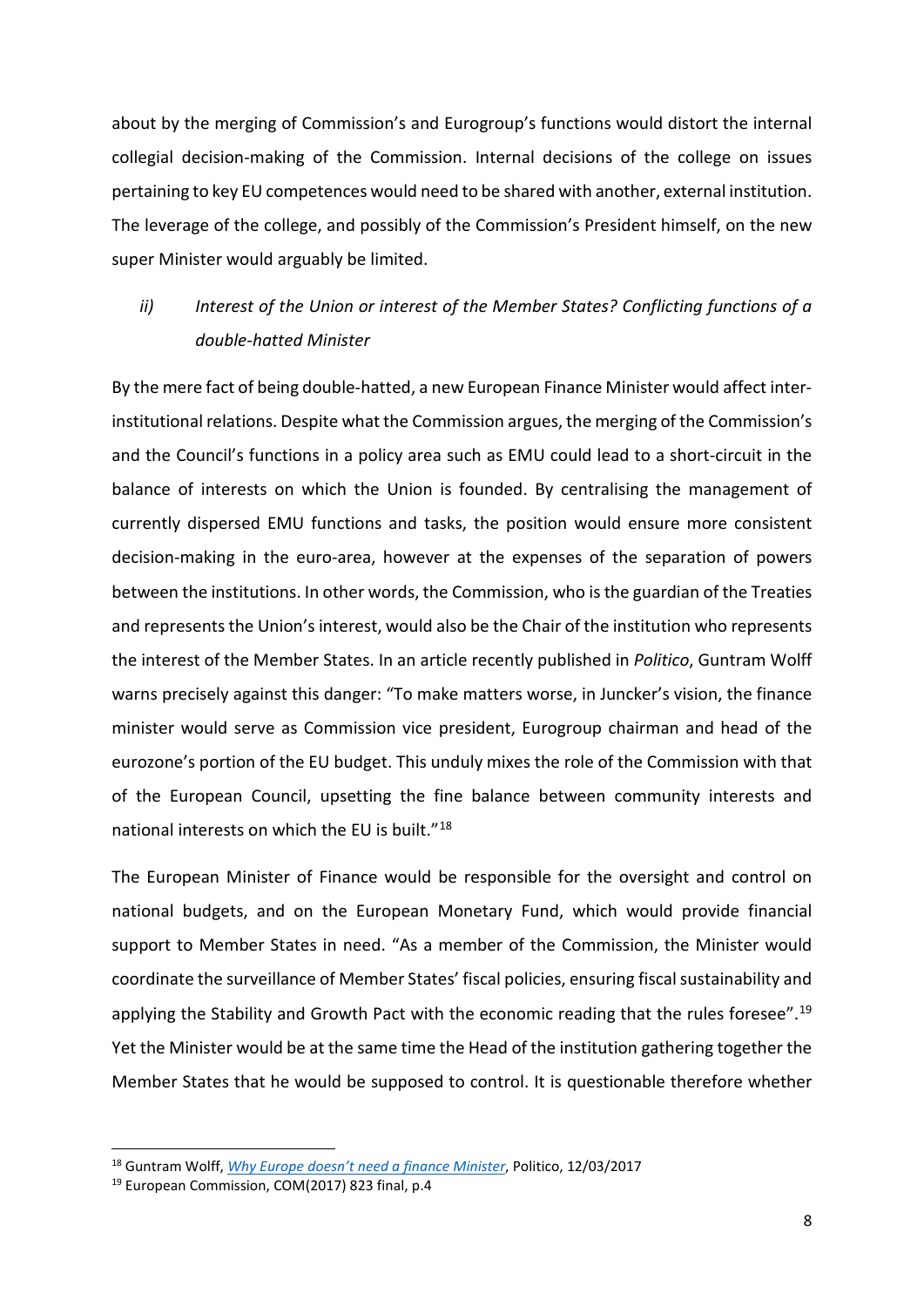he would be able to easily manage his double function of President of the Eurogroup and of watchdog of the financial solidity of Member States' public finances. More importantly, such a change would hardly be possible and even desirable in the absence of an agreement at the level of primary law. Doesn't it stretch too far the current institutional framework enshrined in the Treaties? The Union's Treaties provide for a certain degree of flexibility to adjust to political change, yet they do not allow for a complete reform of the principles and rules that are at the core of the Union's institutional balance.

### *iii) Accountability mechanisms and relation with the European Parliament*

One of the objectives of the new institutional arrangement is allegedly to strengthen the democratic accountability of the Economic and Monetary Union. To this effect the proposal establishes that the "Minister would be accountable towards the European Parliament on all issues related to its functions and would also be available for dialogues with national Parliaments"[.20](#page-10-0) Whereas the relation with the national Parliaments would be based on dialogue and information exchange, the Minister, as a member of the college, would be formally responsible in front of the European Parliament.

The form of accountability that binds the Commission to the Parliament, however, is collective. The collegial nature of the Commission requires that the college of Commissioners be appointed and dismissed as a whole and does not formally foresee any form of individual accountability. Over the time, the institutional practice has introduced several elements that allow for some sort of control oversingle Commissioners. One of these practices is mentioned in the Commission's communication and is the habit to submit Commissioner-candidates to hearings before the vote of approval of the Parliament.<sup>[21](#page-10-1)</sup> Another one consists in the power of the President of the Commission to force the resignation of college members,<sup>[22](#page-10-2)</sup> especially when the request comes from the Parliament.<sup>[23](#page-10-3)</sup>

<span id="page-10-0"></span><sup>&</sup>lt;sup>20</sup> European Commission, COM(2017) 823 final, p.7

<span id="page-10-1"></span><sup>&</sup>lt;sup>21</sup> European Commission, COM(2017) 823 final, p.7

<span id="page-10-2"></span><sup>22</sup> TEU, Art. 17(6)

<span id="page-10-3"></span><sup>23</sup> *Framework Agreement on relations between the European Parliament and the European Commission*, OJ L-304/47, 20/11/2010, Art. 5. "If Parliament asks the President of the Commission to withdraw confidence in an individual Member of the Commission, he/she will seriously consider whether to request that Member to resign, in accordance with Article 17(6) TEU"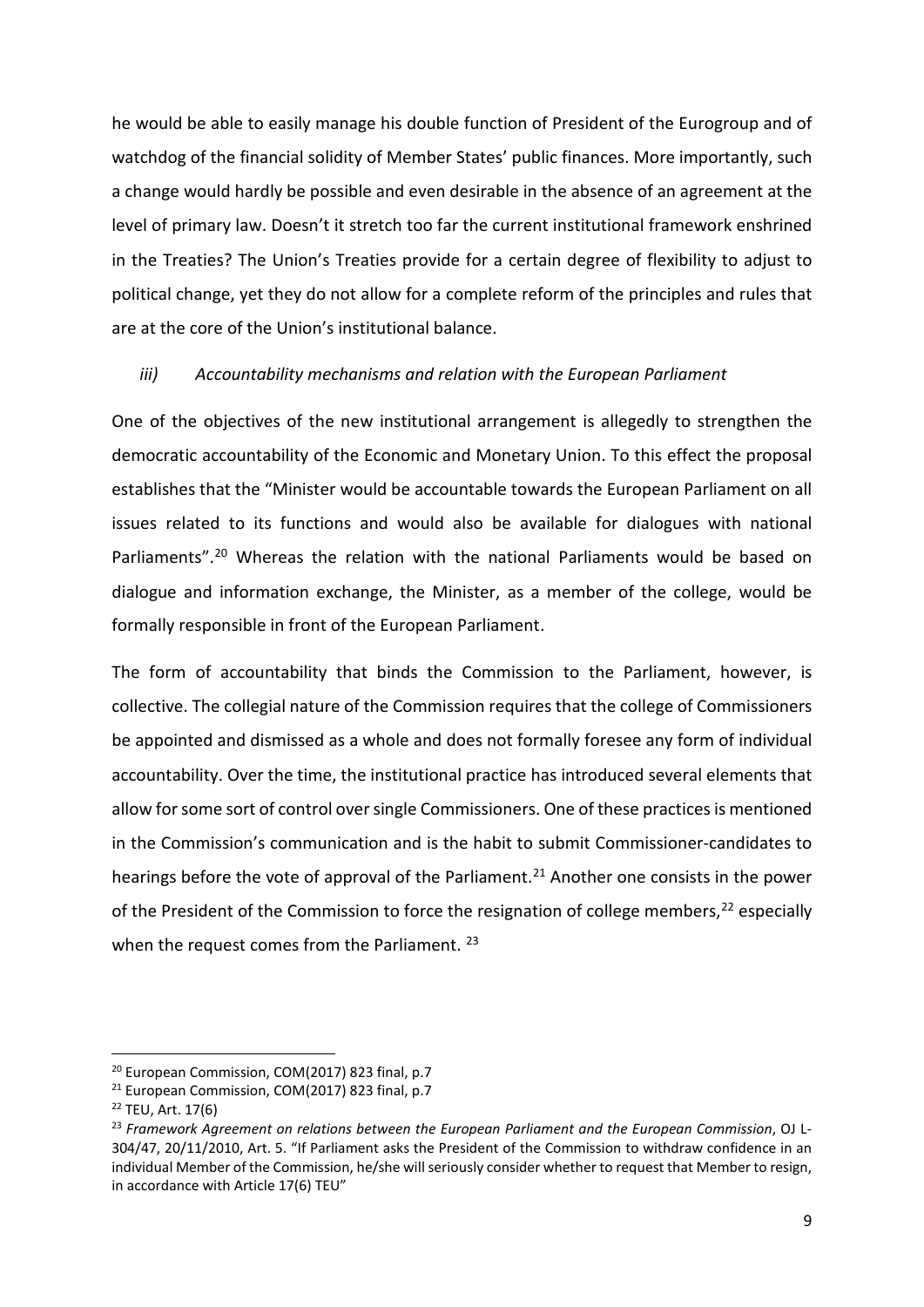Despite these arrangements, the political responsibility of the Commission towards the Parliament remains collective according to the Treaties. It is therefore surprising that the Commission's proposal hints in the opposite direction. Between the lines it points to a form of individual accountability of the Finance Minister towards the Parliament. This is also the consequence of a legal difficulty: in the presence of a double-hat arrangement it is problematic to assume that the decisions of the Finance Minister will engage the whole Commission, if they are to be attributed not exclusively to the college but involve an external institution. Here again the collegial nature of the Commission's decision-making proves problematic in view of a clear and transparent accountability relation between the Finance Minister and the Parliament. On the one hand, in the absence of a form of individual accountability, it is hard to see how the democratic control of the Parliament over the EMU would be improved. At the end of the day, from a formal point of view, the Minister would be responsible to the Parliament as every member of the Commission is, and this would not increase in any fashion parliamentary oversight of EMU decision-making. On the other hand, admitting such a form of individual accountability infringes collegiality rules and it is questionable whether it can be envisaged under the current Treaty regime.

#### *iv) The informal nature of the Eurogroup*

The Eurogroup has been established as - and still is - an informal body. The Commission's *reflection paper on EMU* in May 2017 alluded to the possibility of eventually turning the Eurogroup into a Council configuration.<sup>[24](#page-11-0)</sup> Conversely, no mention of this step is to be found in the current EMU package of December 2017. Yet this is no marginal issue. Would the official Finance Minister of the Union preside over an informal institution? How would this be combined with the very formal role of Vice-President of the Commission? Arguably, the creation of a Finance Minister would necessarily lead to the institutionalisation of the Eurogroup. This in turn, however, would raise the question of the relation between the newly formalised Eurogroup and the Ecofin Council, and, more importantly, of the relation between the latter and the Finance Minister. In any event, such a development would again require Treaty revision.

<span id="page-11-0"></span> <sup>24</sup> European Commission, *Reflection Paper on the deepening of EMU* (2017), p. 27.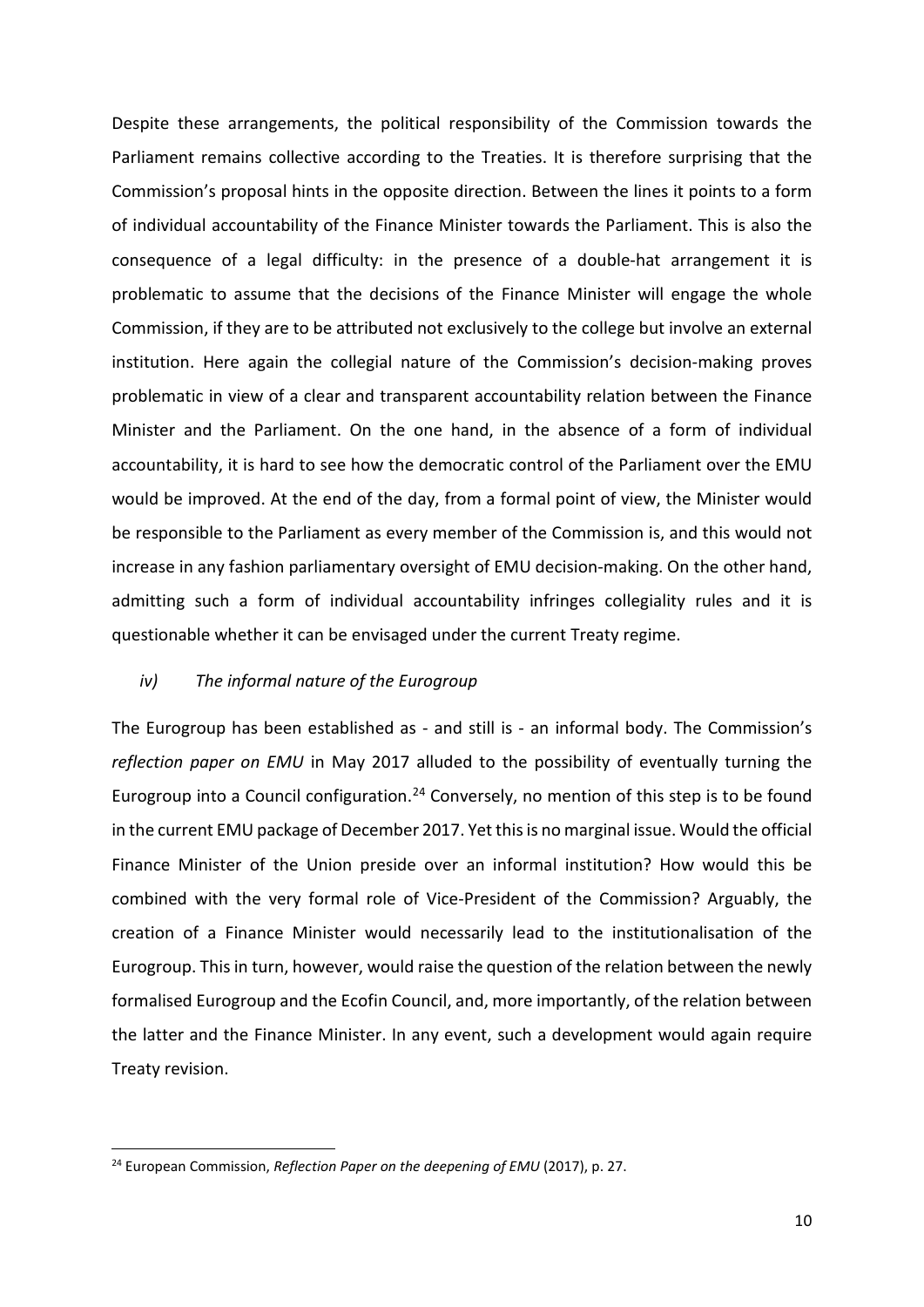### *v) The Finance Minister's "Services"*

Finally, it is worth briefly addressing the administrative structure that would support the work of the European Finance Minister. As we know, when the High Representative was created with the Treaty of Lisbon the EEAS - a fully new apparatus - was added. The EEAS merged personnel from the Member States and the Commission in an unprecedented administrative restructuring. In the present case, conversely, the Commission's proposal reassures Member States and EU citizens of the fact that no additional structures will be created or duplicated: "The European Minister would be supported in the preparation of the Eurogroup meetings by the permanent Chairman of the Economic and Financial Committee/Eurogroup Working Group and a Secretariat building on all available expertise"<sup>[25](#page-12-0)</sup>. The related footnote explains that Eurogroup meetings are already partly prepared by Commission staff and that therefore this system could provide the model for the Minister's support.

However, as a member of the Commission, the Minister would also be responsible for a number of Commission's Directorate Generals (e.g. *Economic and Financial Affairs - Ecfin* and *Financial Stability, Financial Services and Capital Markets Union - Fisma*), which would be in charge, *inter alia*, of monitoring, assessing and intervening on the financial and fiscal stability of the Member States. Arguably, such a function of fiscal surveillance and budgetary control requires a high degree of autonomy and independence from the influence of the Member States. How would this type of work be integrated in the preparation of the Eurogroup side of the Minister's work? What relation would the Eurogroup Secretariat have with the whole system of services and DGs hosted within the "single administration", that is the Commission?[26](#page-12-1)

In other words, it is difficult to envisage how the establishment of a fully-fledged Eurogroup Secretariat within the Commission's administrative ranks would be compatible with the functions that the Minister as a Vice-President of the Commission would be called upon to exercise. It is therefore rather curious that the Commission maintains that only few marginal changes would be required to the current structure. Assuming that a convenient arrangement

<span id="page-12-0"></span><sup>&</sup>lt;sup>25</sup> European Commission, COM(2017) 823 final, p.7

<span id="page-12-1"></span><sup>&</sup>lt;sup>26</sup> Art. 21 of the Commission's Rules of Procedure states that the different DGs and services shall form a single administrative service. European Commission, *Rules of Procedure of the Commission*, C(2000) 3614, Art. 21.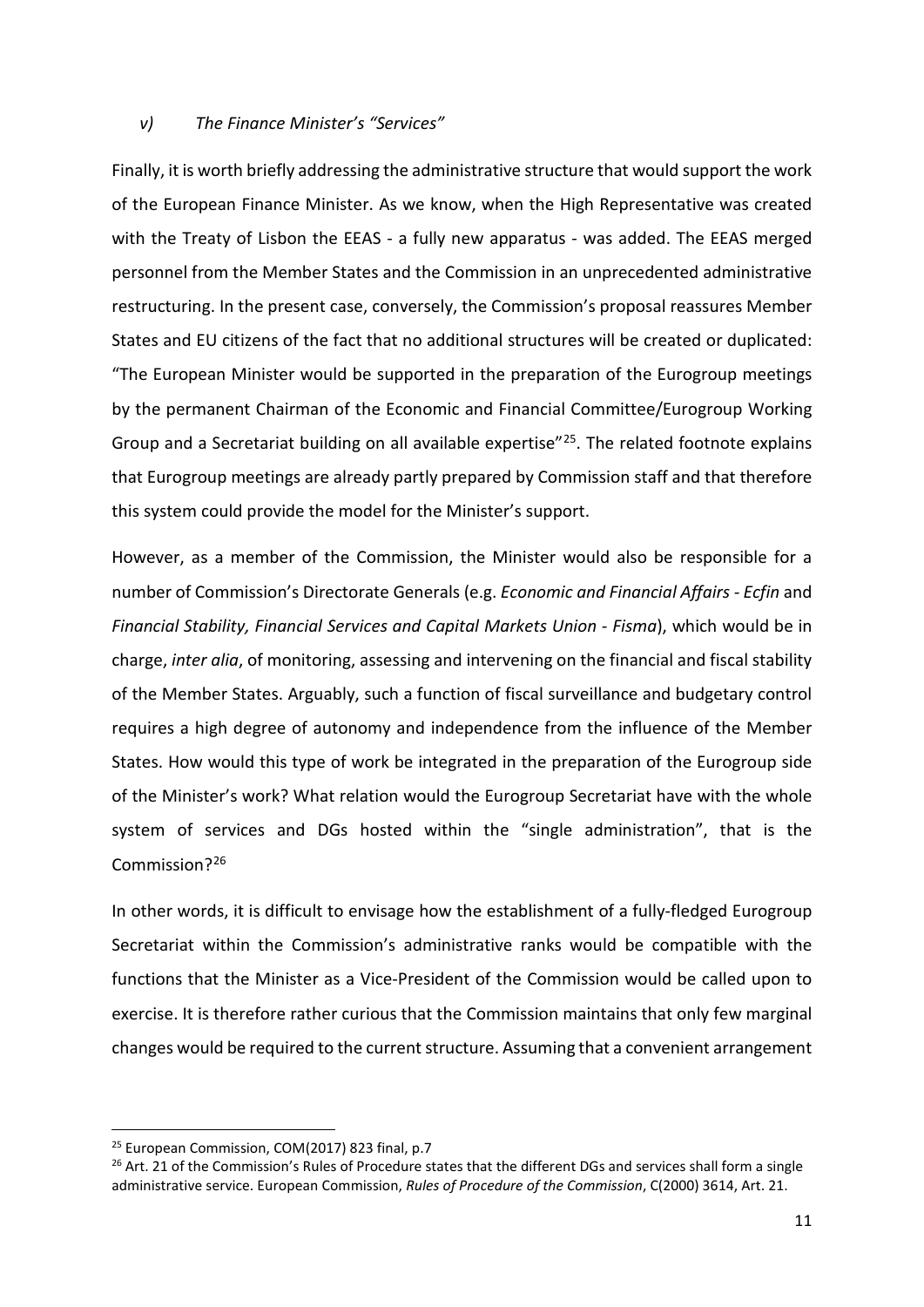might be possible, further reflection on how this would be implemented in practice are certainly required.

#### **4. Conclusions**

The Commission's proposal for the creation of a European Finance Minister raises a number of challenges. Although the idea was repeatedly discussed in the last years, the Commission's package on EMU and the related Commission's *Communication on a European Minister of Economy and Finance* represent the first concrete steps in the process. Bearing in mind that this is only the first attempt to lay down a vision for the future Minister, this paper has reviewed the Commission's proposal to assess the legal framework in which the new position would operate and its potential shortcomings. Leaving aside the political feasibility of such a project, the paper has identified five main issues requiring further reflection. First, it is questionable whether the special powers granted to the EMU Commissioner would be compatible with the principle of collegiality. Second, there is a conflict of interest implicit in the double-hatting of the European Minister, as EMU Commissioner and Chair of the Eurogroup– as watchdog of the financial stability of the Member States and main representative of the interest of those Member States. Third, the accountability relation between the Minister and the European parliament is not entirely clear: especially, it is not clear whether a form of individual accountability could be envisaged. Fourth, as of now the Eurogroup is an informal body: how would an official Minister preside over an informal institution? Finally, further thought is needed to clarify and explain how the organization of the administrative services supporting the Minister would work in practice.

Ultimately, these five points add up to a single main question: can a European Finance Minister be created in the absence of Treaty revision? Does the Commission's vision comply with EU primary law? This paper raises several doubts in this regard. Yet, this is no marginal legal cavil: it entails a substantial question on the legal instruments used to legitimately implement change at the Union's level. When we say that a certain institutional reform cannot be implemented without Treaty change we also admit that this reform touches upon some core principles and structures on which the Union is founded. It is not merely a change in the practice, but it implies important choices on the form that the Union should take or we would like it to take.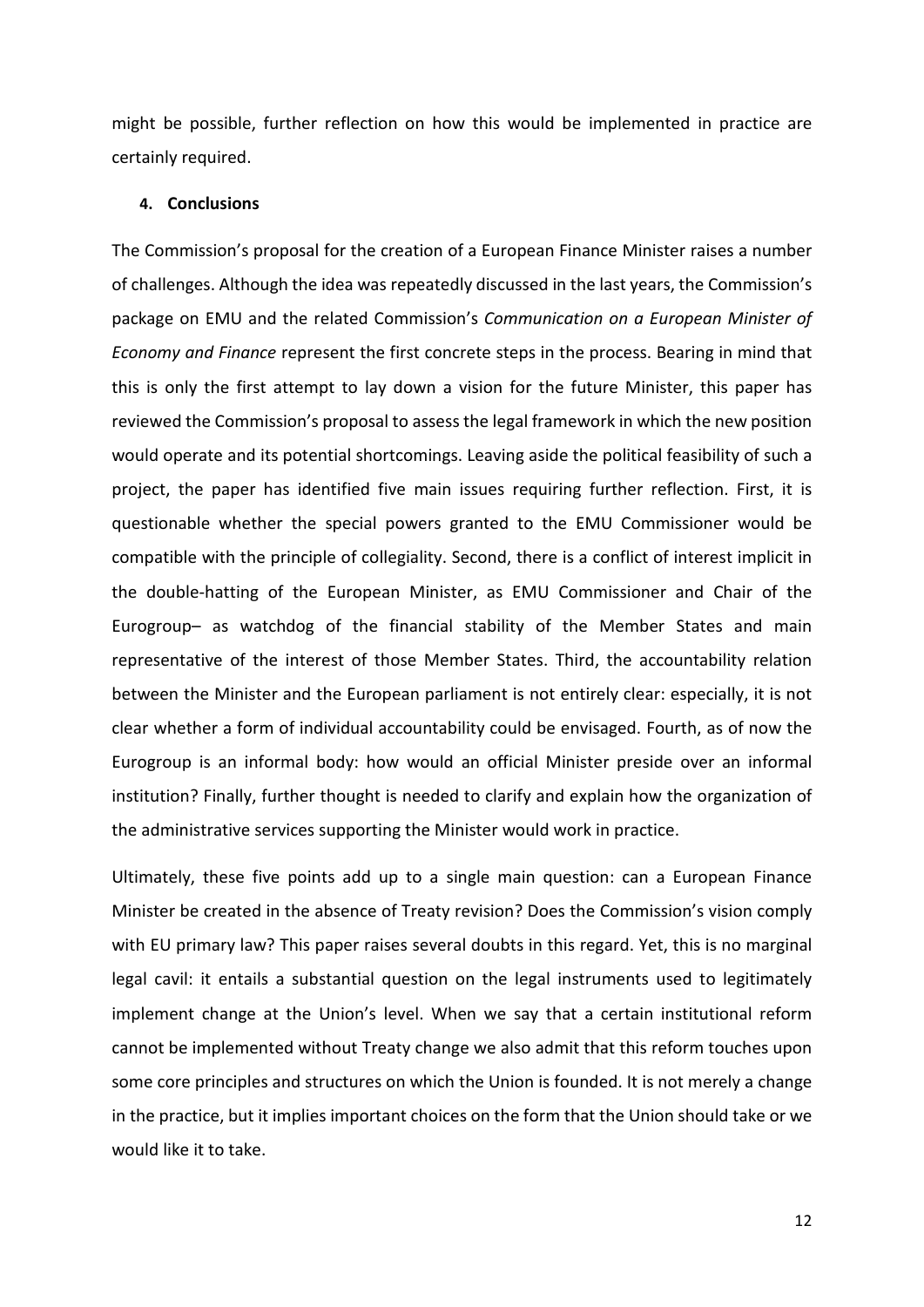In this respect, the Commission's Communication raises a fundamental constitutional issue. The insistence on the fact that the position does not (or shall not?) require Treaty change points to a deep mistrust towards the constitutional foundations of the Union. The Commission - and arguably also many Member States and other institutions in Brussels-tends to consider the Treaties as a constraint. Yet, the constitutional value of the Treaties lies in their authority to distribute power and attribute functions to the Union's institutions, and those institutions are not supposed to do this on their own. Yet, admittedly, the Commission's proposal for a European Minister of Finance precisely aims to change the inter-institutional distribution of powers and functions, and this without any constitutional mandate. Interestingly, this would happen in the name of "further strengthening democratic accountability"<sup>[27](#page-14-0)</sup>. However, by bypassing the key democratic tool of the Union, the Treaties, the proposal risks undermining the EU democratic foundations rather than strengthening it. In other words, it creates a short-circuit between the Commission's objective – strengthening democracy and legitimacy – and the instruments it wants to use it to achieve it – an institutional reform that affects the democratic and legitimating functions of the Treaties. This reflects the Union's current constitutional paradox, whereby constitutional reform is desperately needed but, since Treaty revision seems an almost impossible endeavour, reform has to pass through alternative solutions, which however tend to further undermine the legitimacy of the Union.

The paper does not intend to prove that a European Finance Minister is not possible nor desirable. It rather contends that it is not as easily possible as argued by the Commission. The new position would have important repercussions on the institutional architecture of the Union and on its interinstitutional balance. The Commission tends to minimize this impact, noting that it would be unproblematic from a primary law perspective. However, such an institutional innovation hides important political choices on the form of the Union itself. It touches upon the institutional role of the Commission as representative of the Union's interest, the accountability relation with the European Parliament and the relation with the Council in a sensitive policy area such as EMU. For these reasons at the very least it deserves thorough analysis and discussion. Above all, it deserves an honest recognition from the part

<span id="page-14-0"></span><sup>&</sup>lt;sup>27</sup> European Commission, COM(2017) 823 final, p. 1